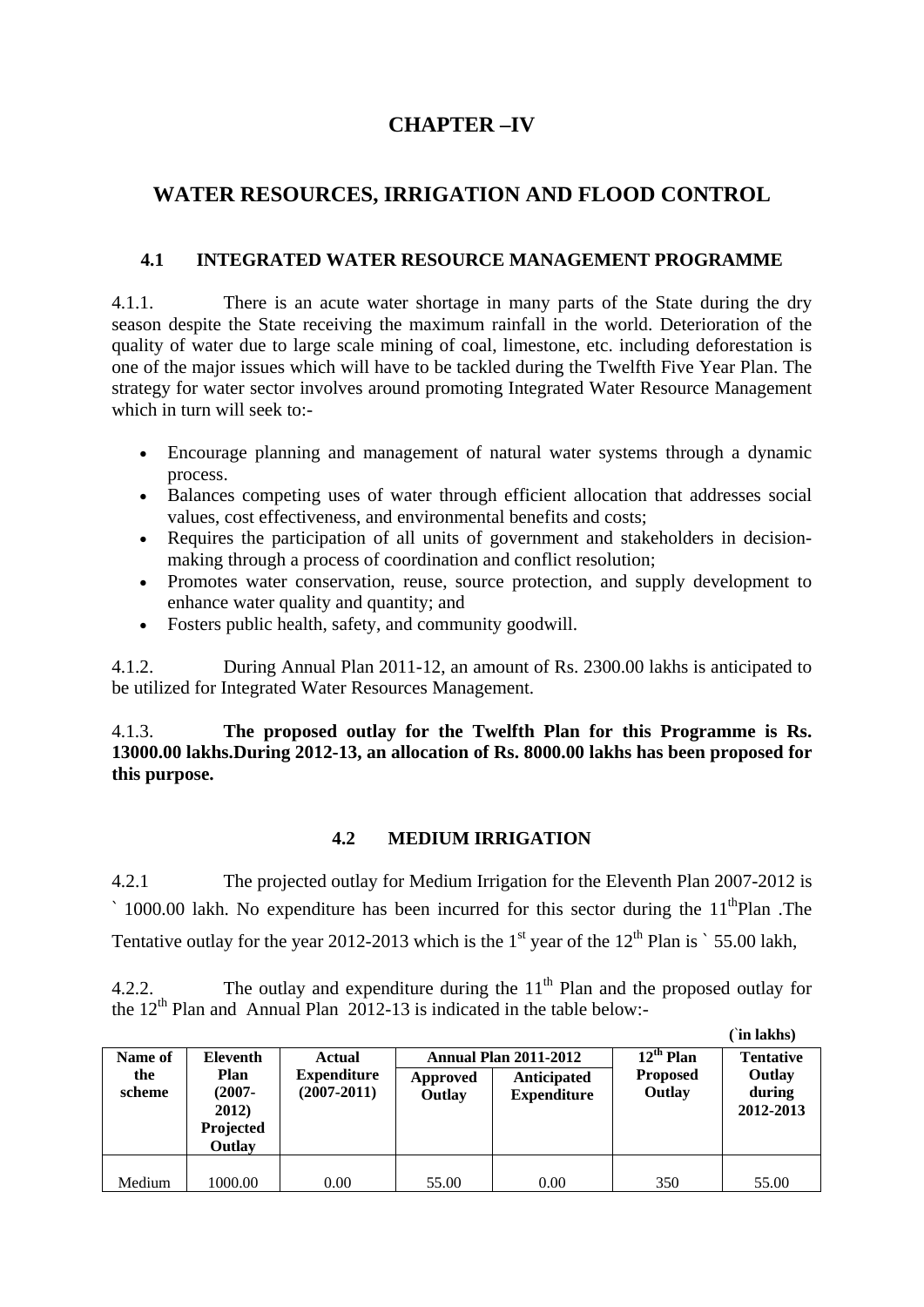|--|

4.2.3 During the 8<sup>th</sup> Plan, the execution of Rongai Valley Medium Irrigation Project was taken up at an estimated cost of  $\cdot$ 1630.00lakhs. The project provides for construction of 10.50m high barrage across river Rongai and 34.177 Km length Canal. The work for construction of barrage is 95% completed. The work is now suspended.

 The Working Group of the Planning Commission held on 05.02.09 had decided to abandon the Rongai Valley Medium Irrigation Project and all accounts of the Project are to be closed. The Working Group also suggested that for the residual payment, the State Govt. will set a committee which will work out the payment, and also explore the project use in terms of Drinking Water Supply, Food storage, Pisciculture and recreation.

 Again, the Working Group of the Planning Commission which held on 19.05.2010 suggested that the outlay of Medium Irrigation have to be shifted to Minor Irrigation since the State Government decided to abandon the project.

 The Govt. of Meghalaya has closed the project in its present form however, its desired that the assets already created have to be utilized.

#### **4.3 MINOR IRRIGATION**

4.3.1 The approved outlay during the Eleventh Plan (2007-2012) is **`** 17172.00 lakhs

which includes **`** 4940.00 lakhs as Central Assistance for Accelerated Irrigation Benefit Programme (AIBP) with a target of 16500 Hectares to be brought under Irrigation.

4.3.2. During the 11<sup>th</sup> Plan period, 13297 hectares of agricultural land was brought under irrigation while 2273 hectares were covered through renovation and improvement of projects.

4.3.3. As against the identified ultimate irrigation potential of 2.18 lakh hectare in the State, the irrigation potential created up to the end of 2010-11 is about 34,768.57 hectares which is 15.95 % of the ultimate potential.

The year wise expenditure during the first four years of the  $11<sup>th</sup>$  Plan is as indicated below:-

|        |              | $\hat{ }$ . In lakh) |  |  |  |
|--------|--------------|----------------------|--|--|--|
| SI No. | Year         | <b>Expenditure</b>   |  |  |  |
|        | 2007-08      | 1194.41              |  |  |  |
| 2.     | 2008-09      | 4077.69              |  |  |  |
| 3.     | 2009-10      | 4306.20              |  |  |  |
|        | 2010-11      | 8704.00              |  |  |  |
|        | <b>Total</b> | 18282.30             |  |  |  |

4.3.4 The approved outlay of **`** 9655.00 lakh during 2011-12 is anticipated to be utilised in full. The anticipated expenditure includes **`** 6500.00 lakh under AIBP. With this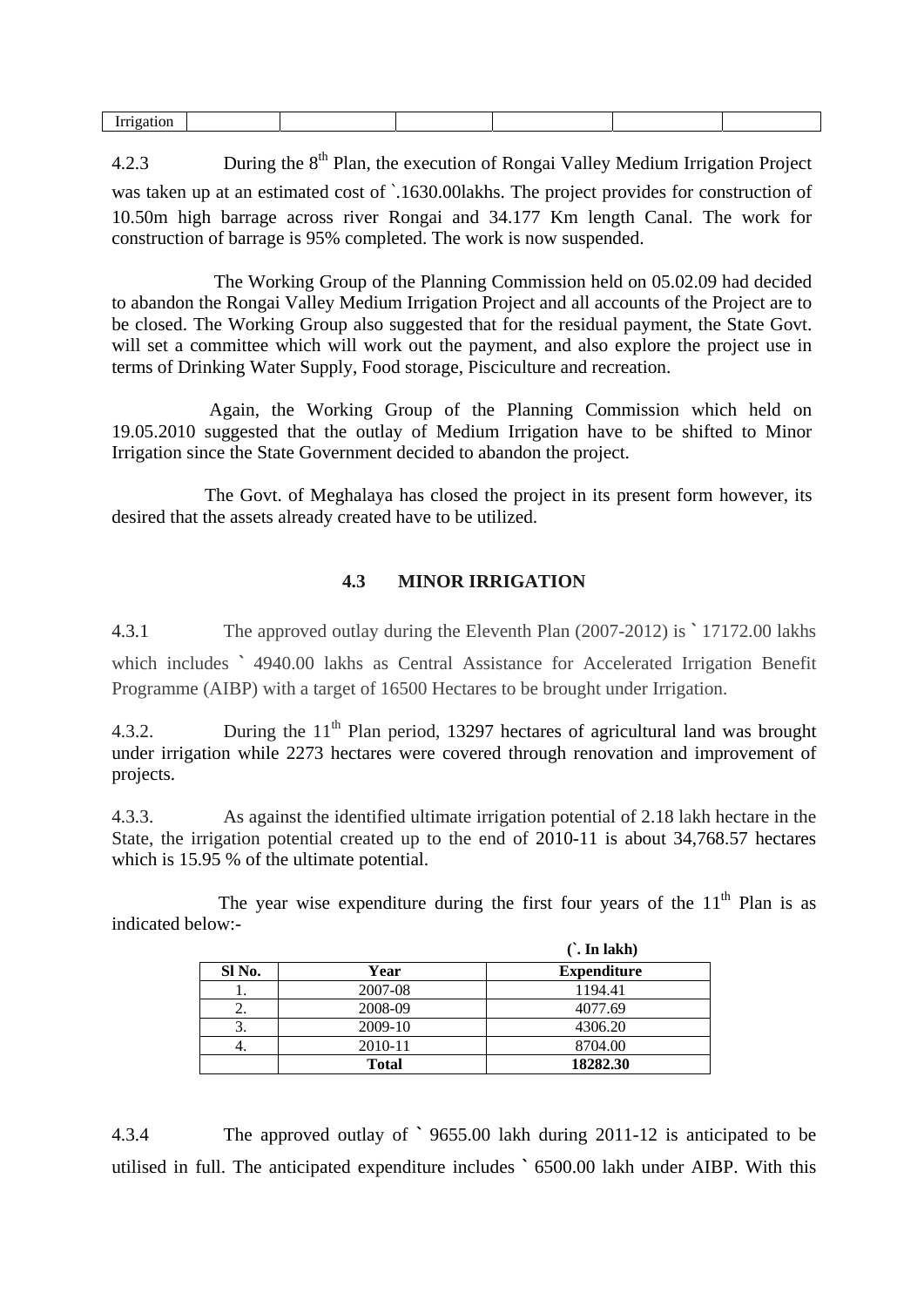investment, it is anticipated that 6527 hectares of agricultural land will be covered under irrigation.

4.3.5. The proposed outlay for the Twelfth Plan period is **` 76000.00 lakh** which includes ` 50000.00 lakh of Additional Central Assistance under A.I.B.P. and**` 3568.00 lakh of NABARD Loan.** 

4.3.6. **The proposed outlay for Annual Plan 2012-13 is ` 10700.00 lakh** with a physical target of 5250 Hectares. The thrust areas during the  $12<sup>th</sup>$  Plan period includes (i) increasing the area under irrigation to 30,000 hectares and (ii) construction of Jalkunds, Small Multipurpose Reservoirs and Water Harvesting structures which will be implemented in jhum cultivation areas, areas on the fringes of irrigation command and areas with no water sources.

4.3.7. The proposed outlay of **`** 10700.00 lakh includes **`** 7500.00 lakh for A.I.B.P., **`** 850.00 lakhs of NABARD Loan, **`** 150.00 lakh for Command Area activities under State Plan and **`** 250.00 lakh for construction of office building of Chief Engineer, Water Resources.

### **4.4 COMMAND AREA DEVELOPMENT**

4.4.1 As against the outlay of ` 500.00 lakhs for Command Area Development sector during the Eleventh Five Year Plan (2007-2012), an amount of `14.37 lakhs has been utilized during the first four years of the 11<sup>th</sup> Plan. An allocation of  $\degree$  55.00 lakh was provided for CAD during 2011-12 which is anticipated to be utilized in full.

4.4.2. A gap exists between the irrigation potential created and the potential utilized. This is due to various reasons like inadequate provision of field channels, necessity for land shaping / land leveling, etc. In order to bridge this gap, the State Government is implementing a Centrally Sponsored Scheme, viz. Command Area Development which is funded on 50:50 (Central share: State share) basis. The State Government is committed to meet the State's share of Centrally Sponsored Schemes, as far as possible, so as to leverage more funds that are available under such Centrally Sponsored Schemes.

4.4.3 The proposed outlay for this sector during the Twelfth Plan period is **` 350.00 lakh.During 2012-13, an amount of ` 100.00 lakhs is proposed for CAD.** 

### **4.5 FLOOD CONTROL**

4.5.1. Every year during monsoon, flood creates havoc especially in different parts of the state including Garo Hills, Khasi Hills, Jaintia Hills and Ri-Bhoi District. The flash flood damages the standing crops by inundating vast areas of paddy fields, snap road communication by washing away the road formation and semi permanent timber bridges. To restore the road communication, the State Government annually incurs heavy non-plan expenditure for repairing and restoration of the damaged roads and bridges. Permanent measures for protection of roads and bridges, paddy fields, cultivation lands and habitats are therefore necessary.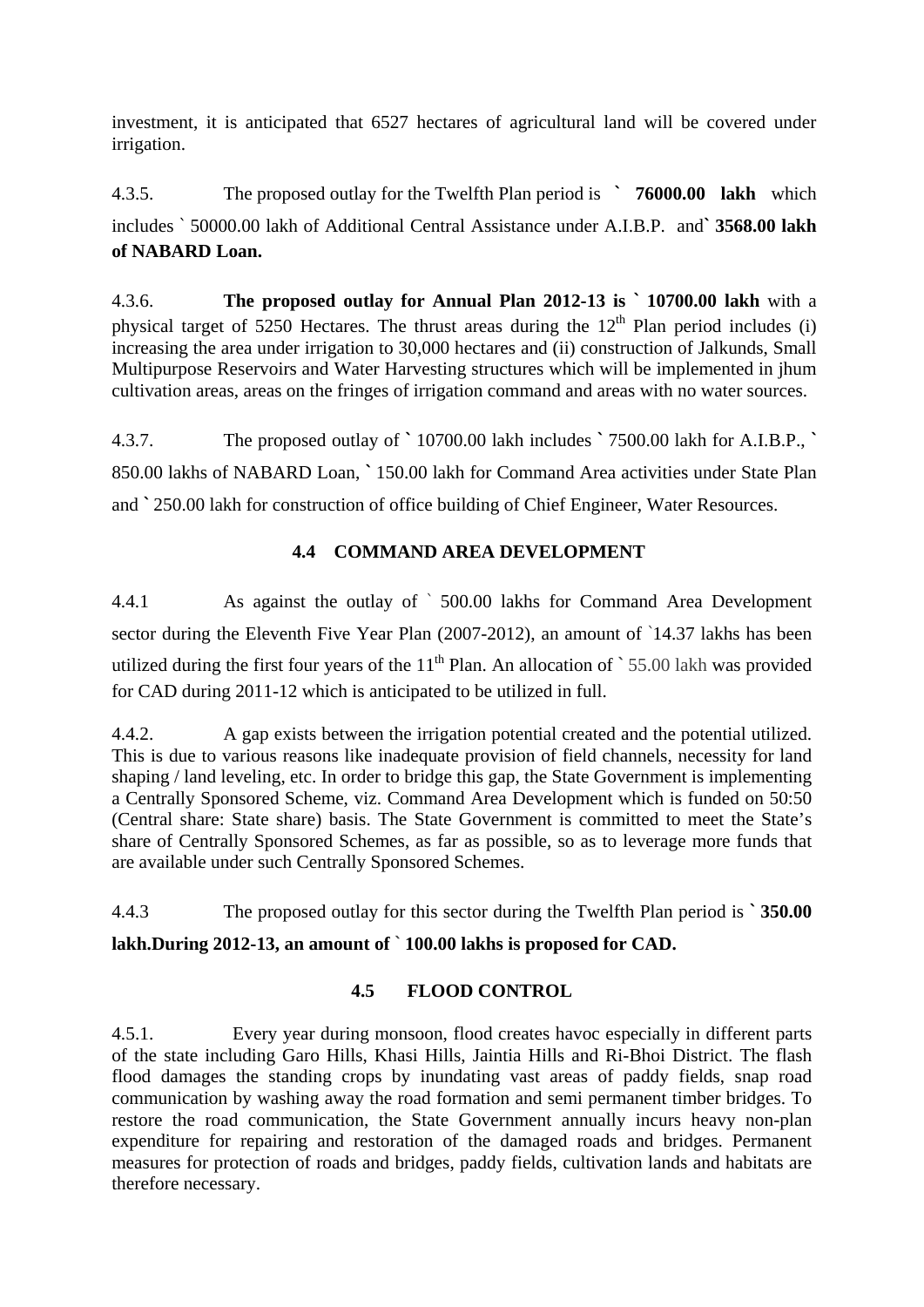4.5.2 The approved outlay for Flood Control during the Eleventh Plan is` 3300.00 lakh. An expenditure of  $\degree$  1257.81 lakh is anticipated to be incurred during the 11<sup>th</sup> Plan. The approved outlay for the year 2011-2012 is ` 275.00 lakh and the anticipated expenditure is `275.00 lakh. This will be utilized for on going schemes and also for a few new schemes. **The projected outlay for the Twelfth Five Year Plan is ` 2100.00 lakhs.Pending finalization of the Annual Plan 2012-13, the tentative budget of `310.00 lakh has been provided.** 

4.5.3. The outlay and expenditure during the  $11<sup>th</sup>$  Plan and the proposed outlay for the  $12<sup>th</sup>$  Plan and Annual Plan 2012-13 is indicated in the table below:-

| (`in lakhs)                                                 |                        |                                   |                                                            |                    |                                   |                               |
|-------------------------------------------------------------|------------------------|-----------------------------------|------------------------------------------------------------|--------------------|-----------------------------------|-------------------------------|
| <b>Name of Scheme</b>                                       | $11th$ Plan<br>Outlay. | Anticipated<br><b>Expenditure</b> | <b>Annual Plan 2011-12</b><br><b>Anticipated</b><br>Outlay |                    | $12^{th}$ Plan<br><b>Proposed</b> | <b>Annual</b><br><b>Plan</b>  |
|                                                             |                        | $(2007 - 2012)$                   |                                                            | <b>Expenditure</b> | Outlay                            | 2012-13<br>proposed<br>Outlay |
| Flood<br>Control<br>including<br>Flood<br>Protection Works. | 3300.00                | 1207.81                           | 275.00                                                     | 275.00             | 2100.00                           | 310.00                        |

4.5.4. The Physical targets and achievements during the  $11<sup>th</sup>$  Plan Period and proposed target during the  $12<sup>th</sup>$  Plan and Annual Plan 2012-13 is as indicated in the table below:-

| <b>Item</b>                                           | Unit | l <sup>th</sup> Plan<br>$(2007-12)$ |                            | $12^{\text{th}}$<br>Plan<br><b>Proposed</b> | <b>Annual Plan</b><br>2012-13    |  |
|-------------------------------------------------------|------|-------------------------------------|----------------------------|---------------------------------------------|----------------------------------|--|
|                                                       |      | Target                              | Anticipated<br>Expenditure | <b>Target</b>                               | <b>Proposed</b><br><b>Target</b> |  |
| Flood Control (including)<br>flood protection works). | Nos. | 82                                  | 78                         | 50                                          |                                  |  |

#### 4.5.4.**Centrally Sponsored Schemes:** -

The Ministry of Water Resources under the Flood Management Programme sanctioned 2(two) nos. of schemes at a total cost of  $\degree$  820.39 Lakhs during the 11<sup>th</sup> Plan Period and the works have already been completed. The total Fund released by the Ministry of Water Resources upto March, 2011 is ` 644.92 Lakhs. The expenditure up to 30.06.2011 is ` 732.18 Lakhs. The pattern of funding is 90:10 (Central Share: State Share).

## **4.6 REPAIR, RENOVATION AND RESTORATION OF WATER BODIES**

4.6.1 The Ministry of Water Resources, Government of India has launched the scheme of Repair, Renovation and Restoration (RRR) of Water Bodies as a State Sector scheme.